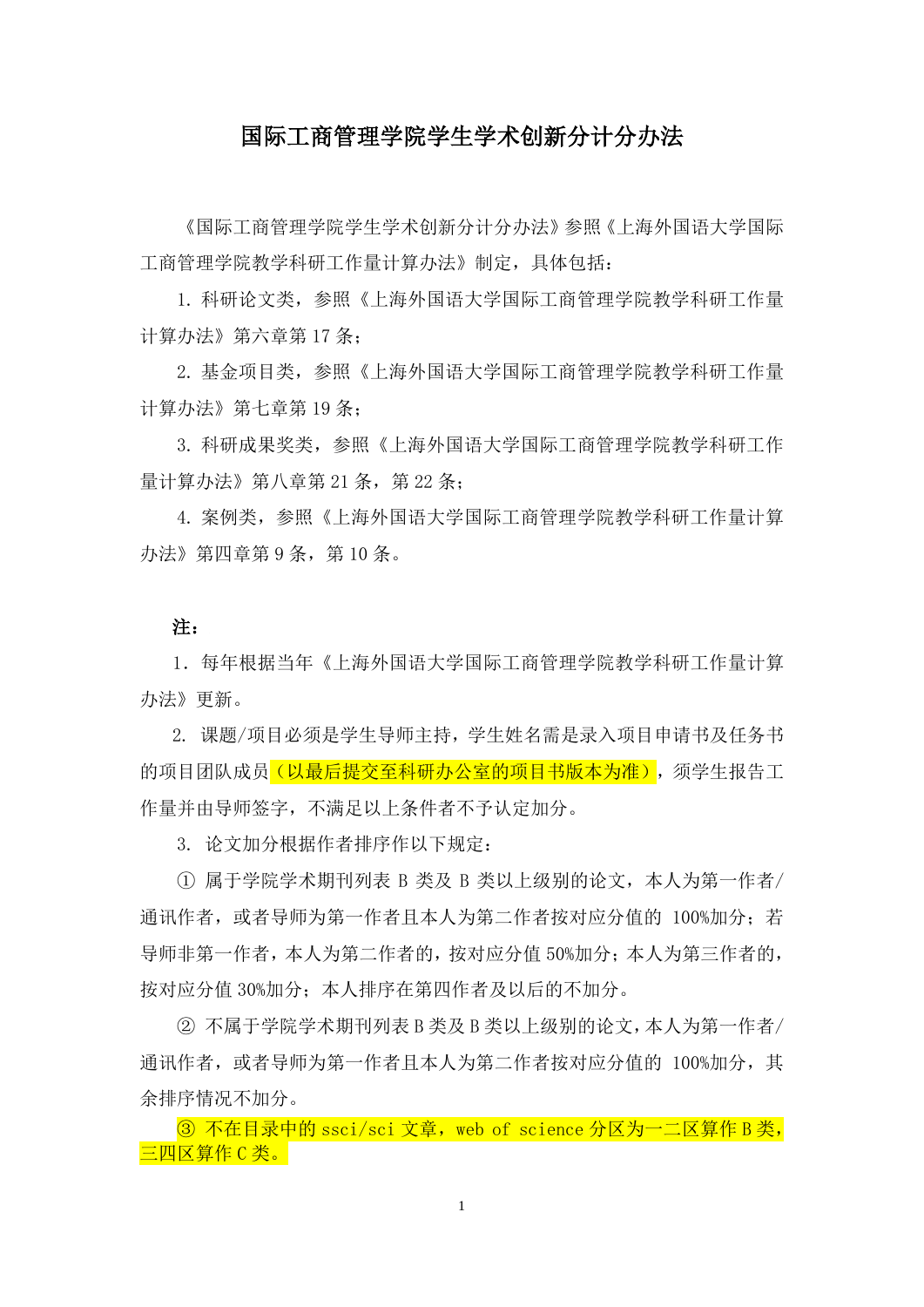④ 博士研究生发表的 CSSCI/CSCD 扩展版期刊,不算作加分。

5 凡加分论文需附有导师签字的《国际工商管理学院研究生论文发表申请 书》复印件。

4、如有未尽事宜,由工作小组提出,上报评审委员会讨论,若意见不一致, 则匿名投票决定。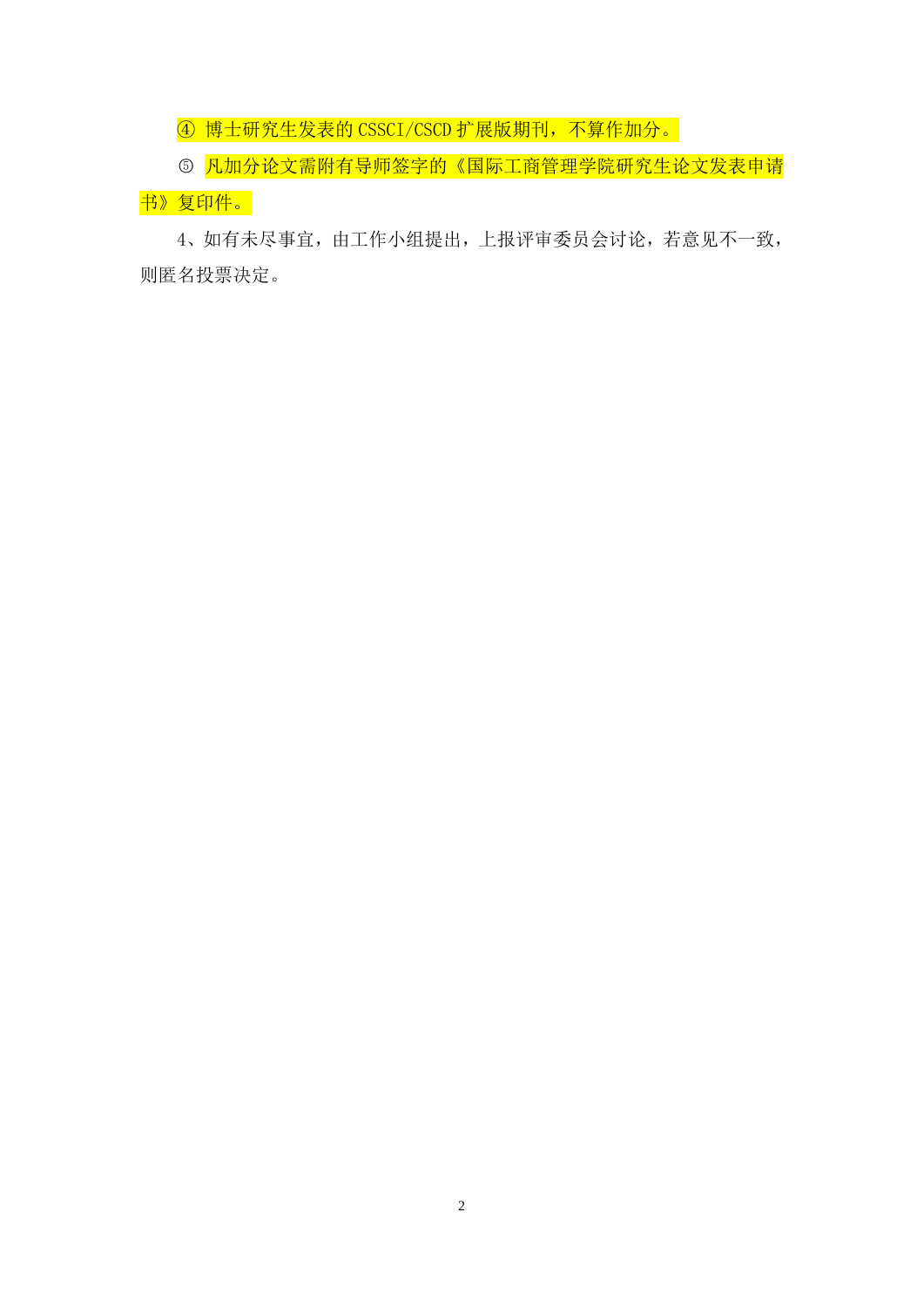# 学生学术创新分计分标准

《国际工商管理学院学生学术创新分计分办法》参照《国际工商管理学院教 学科研工作量计算办法》制定,每年参照更新。2021 年学生学术创新分计分标 准为:

# 1. 科研论文类。

科研论文工作计分标准为:

| 序号             | 期刊类型                          | 期刊级别                                        | 学院计   |
|----------------|-------------------------------|---------------------------------------------|-------|
| $\mathbf{1}$   | 学院期刊列表                        | S                                           | 一事一议  |
|                |                               | $A+$                                        | 1000分 |
|                |                               | $\mathbf{A}$                                | 800分  |
|                |                               | $A-$                                        | 600 分 |
|                |                               | $B+$                                        | 400分  |
|                |                               | $\mathbf{B}$                                | 200 分 |
|                |                               | $\mathcal{C}$                               | 100分  |
| $\overline{2}$ | EI 检索期刊                       |                                             | 50分   |
| 3              | 学院认定本学科国内重要期刊<br>(期刊目录列表见附件3) | 工商管理系提出的3种 CSSCI<br>检索的重要期刊                 | 30分   |
|                |                               | 公共关系学系提出的3种<br>CSSCI 检索的重要期刊                | 30分   |
|                |                               | 信息管理与信息系统系提出的<br>3 种 CSSCI/CSCD 检索的重要期<br>刊 | 30分   |
|                |                               | 英语教研室提出的3种 CSSCI<br>检索的重要期刊                 | 30分   |
| $\overline{4}$ | 其它 CSSCI/CSCD 期刊              |                                             | 20分   |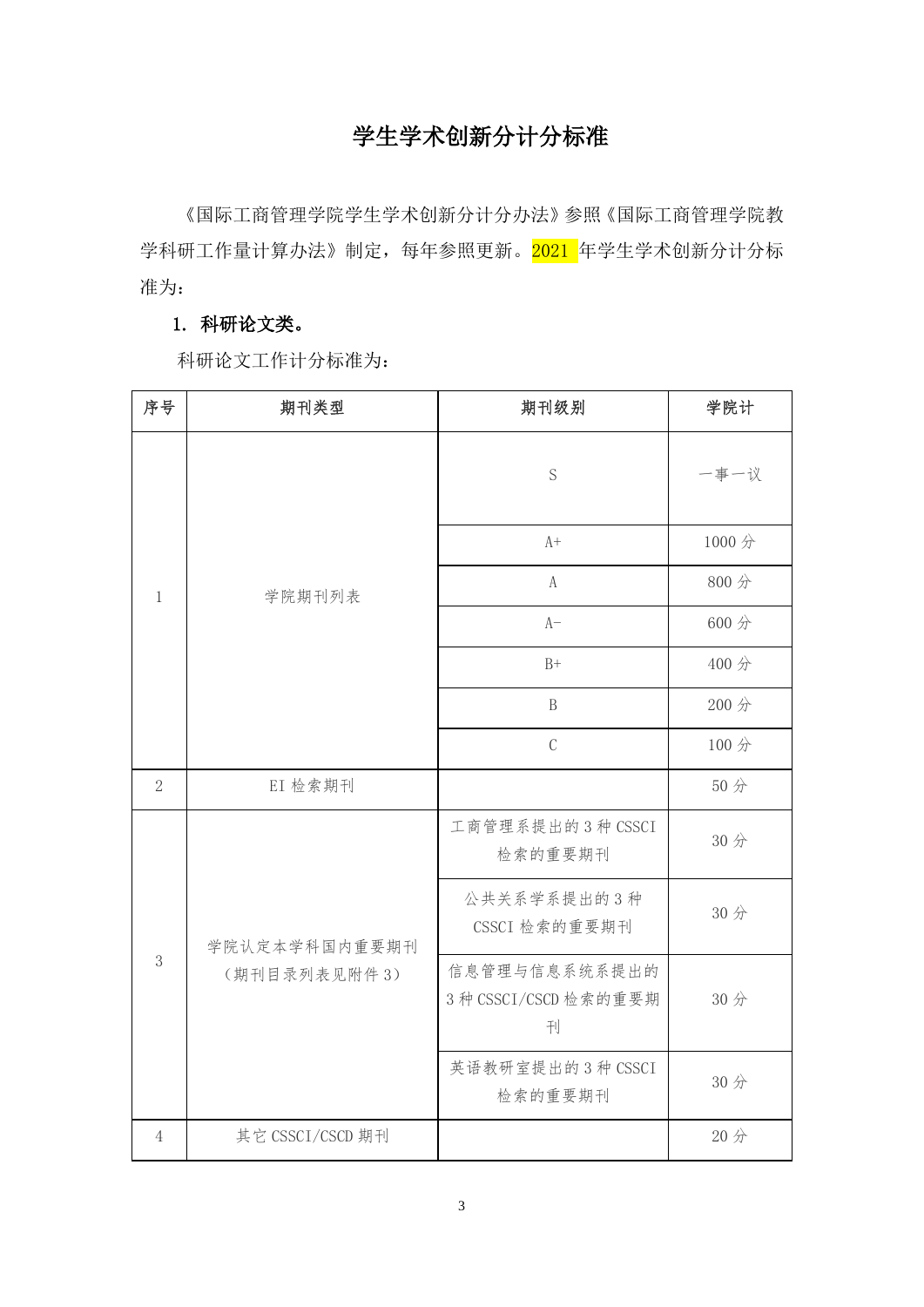#### 表 1 科研论文计分标准

 注 1:各系、教研室的重要期刊目录由系、教研室主任组织本系老师讨论提 出,由学术委员会讨论通过。

注 2:B 级别及以上的计算机会议可认定为 EI 检索(参照最新的中国计算机 学会推荐国际会议和期刊目录)。

#### 2. 基金项目类。

对于获得国家及省部级科研项目的团队,学院将按照表 2 方式计分:

| 项目类型             | 学校   | 学院     |
|------------------|------|--------|
| 国家自科重大项目         | 一事一议 | 2000 分 |
| 国家社科重大项目         | 一事一议 | 1600 分 |
| 国家自科重点项目,        | 一事一议 | 800 分  |
| 国家自科重大的子课题项目     |      |        |
| 国家社科及软科学的重点项目    | 一事一议 | 600 分  |
| 国家自科、社科及软科学的普通项目 | 一事一议 | 400 分  |
| 省部级重大重点项目        |      | 600 分  |
| 省部级项目            |      | 200 分  |

#### 表 2 基金项目计分标准

\*学生参与导师主持的项目, 按 10 分计算。同一项目不重复加分。

## 3. 科研成果奖类。

学院鼓励积极申报各类国家级与省部级科研成果。学院对于以上海外国语大 学作为第一完成单位获得科研奖项按照以下方式计分: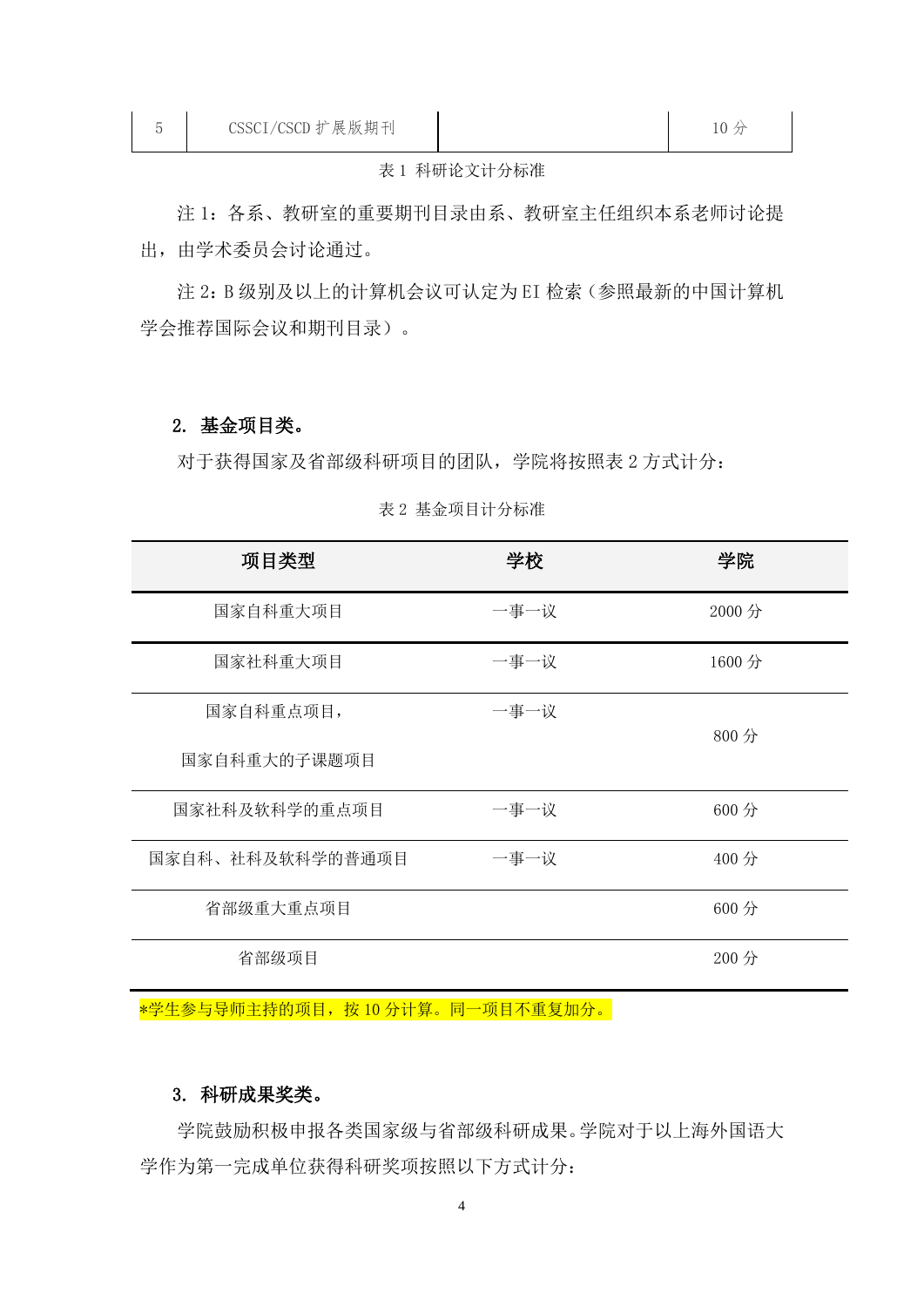- a) 每项国家级科研成果奖计 1000 分。
- b) 每项省部级科研成果奖计 500 分。

## 4. 案例类。

1) 以上海外国语大学为第一完成单位,入选哈佛商学院、毅伟商学院案例 库的案例和全国百篇优秀案例,每篇案例计 400 分。

2)凡是提交哈佛商学院、毅伟商学院案例库的案例和全国百篇优秀案例, 每篇案例计 50 分。

3)仅限 MBA 学生可以申报

# 附录 1:期刊目录列表

#### **UTD Top 100 Business School Research Rankings Journal List (UTD-24)**

- 1. The Accounting Review
- 2. Journal of Accounting and Economics
- 3. Journal of Accounting Research
- 4. Journal of Finance
- 5. Journal of Financial Economics
- 6. The Review of Financial Studies
- 7. Information Systems Research
- 8. Journal on Computing
- 9. MIS Quarterly
- 10. Journal of Consumer Research
- 11. Journal of Marketing
- 12. Journal of Marketing Research
- 13. Marketing Science
- 14. Management Science
- 15. Operations Research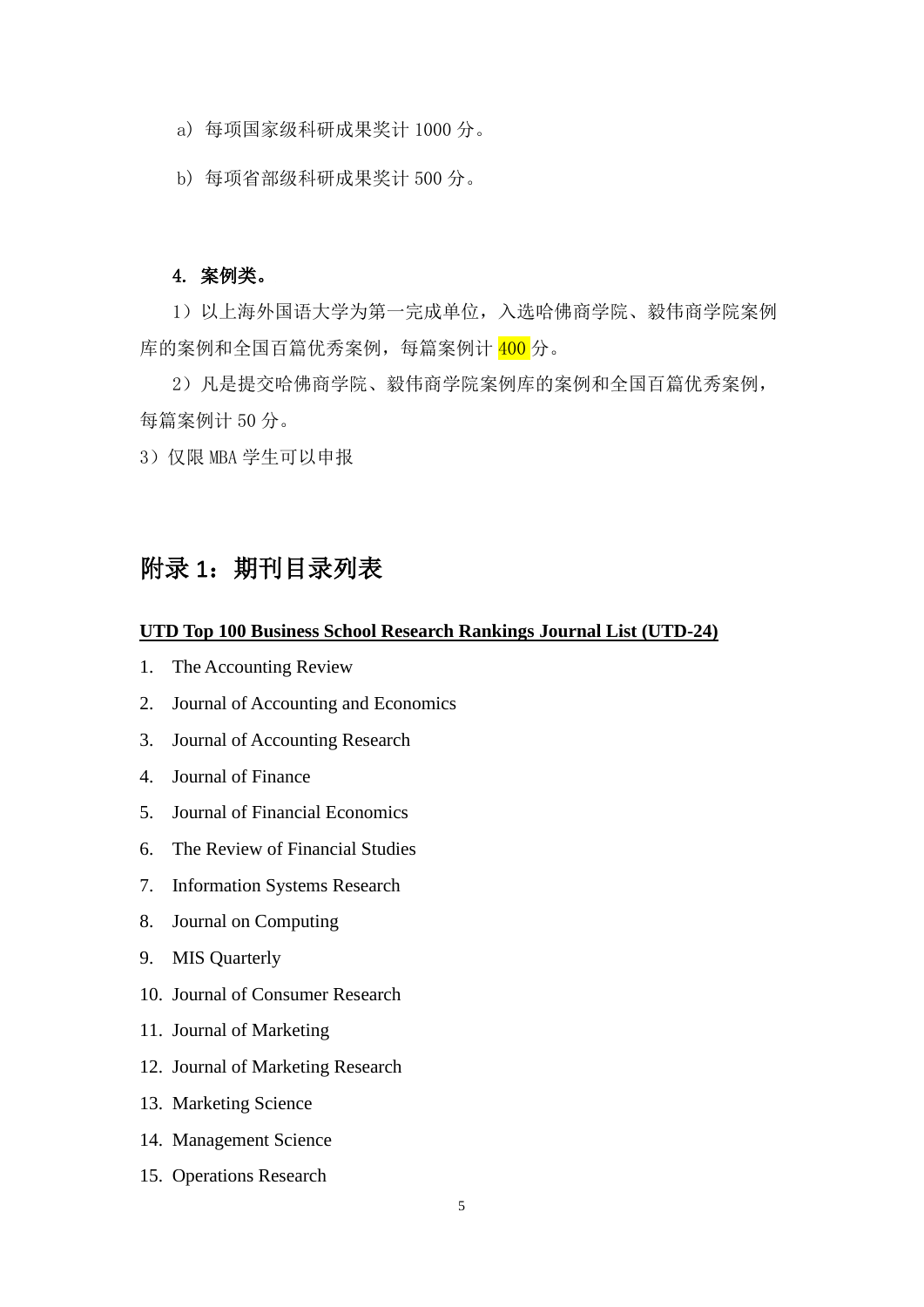- 16. Journal of Operations Management
- 17. Manufacturing & Service Operations Management
- 18. Production and Operations Management
- 19. Academy of Management Journal
- 20. Academy of Management Review
- 21. Administrative Science Quarterly
- 22. Organization Science
- 23. Journal of International Business Studies
- 24. Strategic Management Journal

#### **London's Financial Times List of 50 Top Journals**

- 1. Academy of Management Journal
- 2. Academy of Management Review
- 3. Accounting, Organizations and Society
- 4. Administrative Science Quarterly
- 5. American Economic Review
- 6. Contemporary Accounting Research
- 7. Econometrica
- 8. Entrepreneurship Theory and Practice
- 9. Harvard Business Review
- 10. Human Relations
- 11. Human Resource Management
- 12. Information Systems Research
- 13. Journal of Accounting and Economics
- 14. Journal of Accounting Research
- 15. Journal of Applied Psychology
- 16. Journal of Business Ethics
- 17. Journal of Business Venturing
- 18. Journal of Consumer Psychology
- 19. Journal of Consumer Research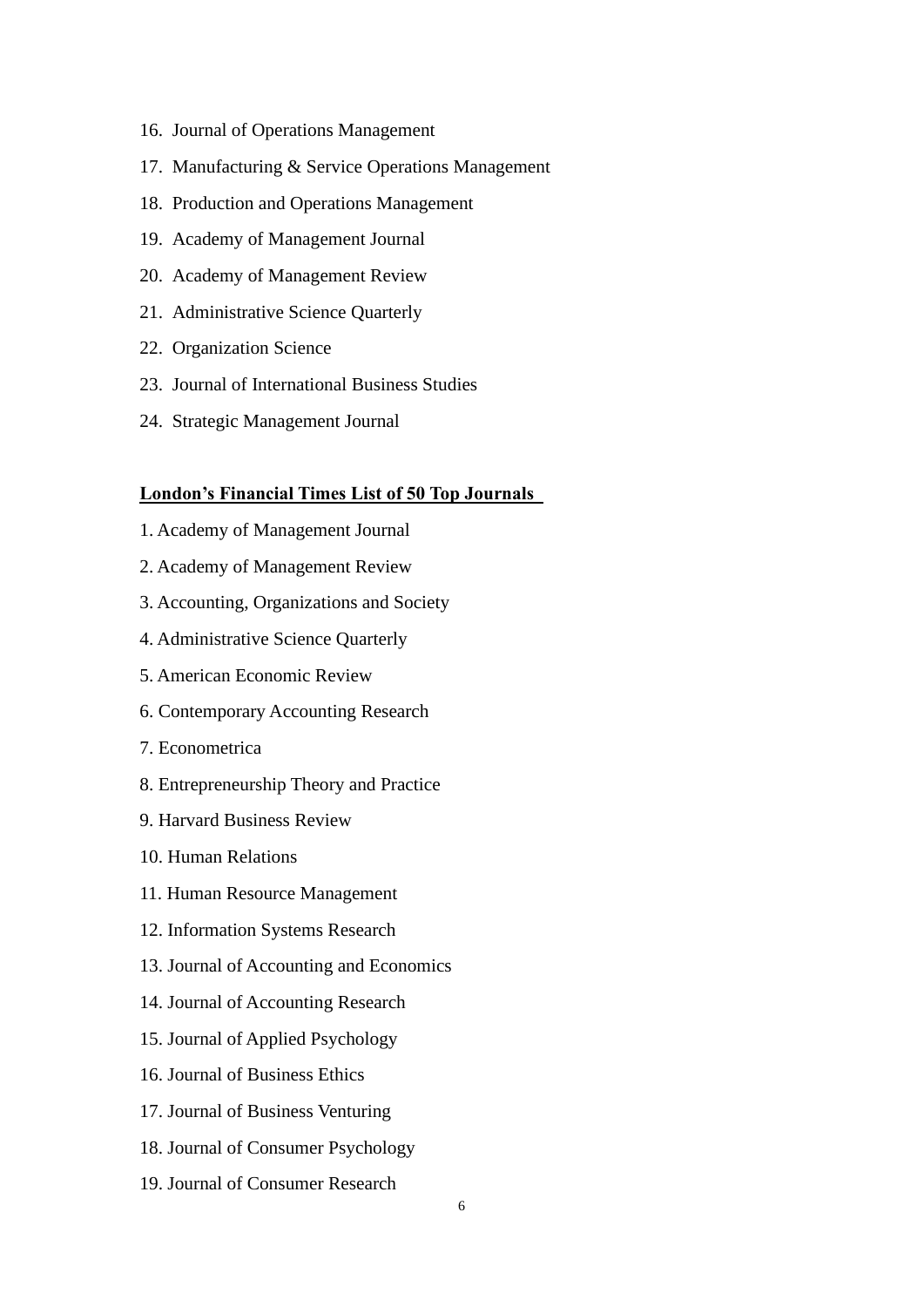- 20. Journal of Finance
- 21. Journal of Financial and Quantitative Analysis
- 22. Journal of Financial Economics
- 23. Journal of International Business Studies
- 24. Journal of Management
- 25. Journal of Management Information Systems\*
- 26. Journal of Management Studies
- 27. Journal of Marketing
- 28. Journal of Marketing Research
- 29. Journal of Operations Management
- 30. Journal of Political Economy
- 31. Journal of the Academy of Marketing Science
- 32. Management Science
- 33. Manufacturing and Service Operations Management
- 34. Marketing Science
- 35. MIS Quarterly
- 36. Operations Research
- 37. Organization Science
- 38. Organization Studies
- 39. Organizational Behavior and Human Decision Processes
- 40. Production and Operations Management
- 41. Quarterly Journal of Economics
- 42. Research Policy
- 43. Review of Accounting Studies
- 44. Review of Economic Studies
- 45. Review of Finance
- 46. Review of Financial Studies
- 47. Sloan Management Review
- 48. Strategic Entrepreneurship Journal
- 49. Strategic Management Journal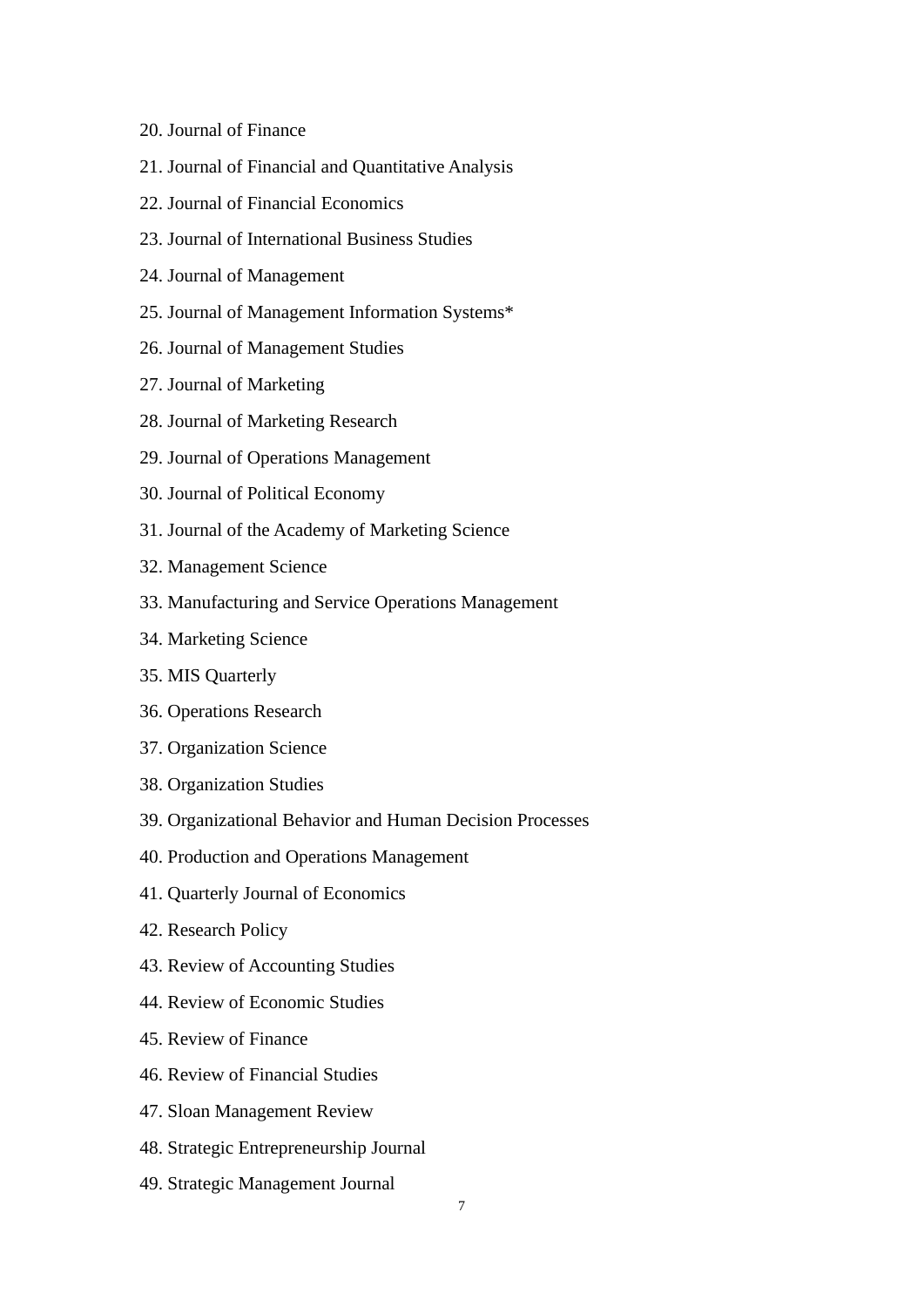50. The Accounting Review

## **Tilburg 35**

- 1. American Economic Review
- 2. Brookings Papers on Economic Activity
- 3. Econometrica
- 4. Economic Journal
- 5. Economics Letters
- 6. European Economic Review
- 7. Games and Economic Behavior
- 8. International Economic Review
- 9. Journal of Applied Econometrics
- 10. Journal of Business and Economic Statistics
- 11. Journal of Development Economics
- 12. Journal of Econometrics
- 13. Journal of Economic Behavior and Organization
- 14. Journal of Economic Dynamics and Control
- 15. Journal of Economic Growth
- 16. Journal of Economic Literature
- 17. Journal of Economic Perspectives
- 18. Journal of Economic Theory
- 19. Journal of Financial Economics
- 20. Journal of Health Economics
- 21. Journal of Human Resources
- 22. Journal of International Economics
- 23. Journal of Labor Economics
- 24. Journal of Monetary Economics
- 25. Journal of Money, Credit and Banking
- 26. Journal of Political Economy
- 27. Journal of Public Economics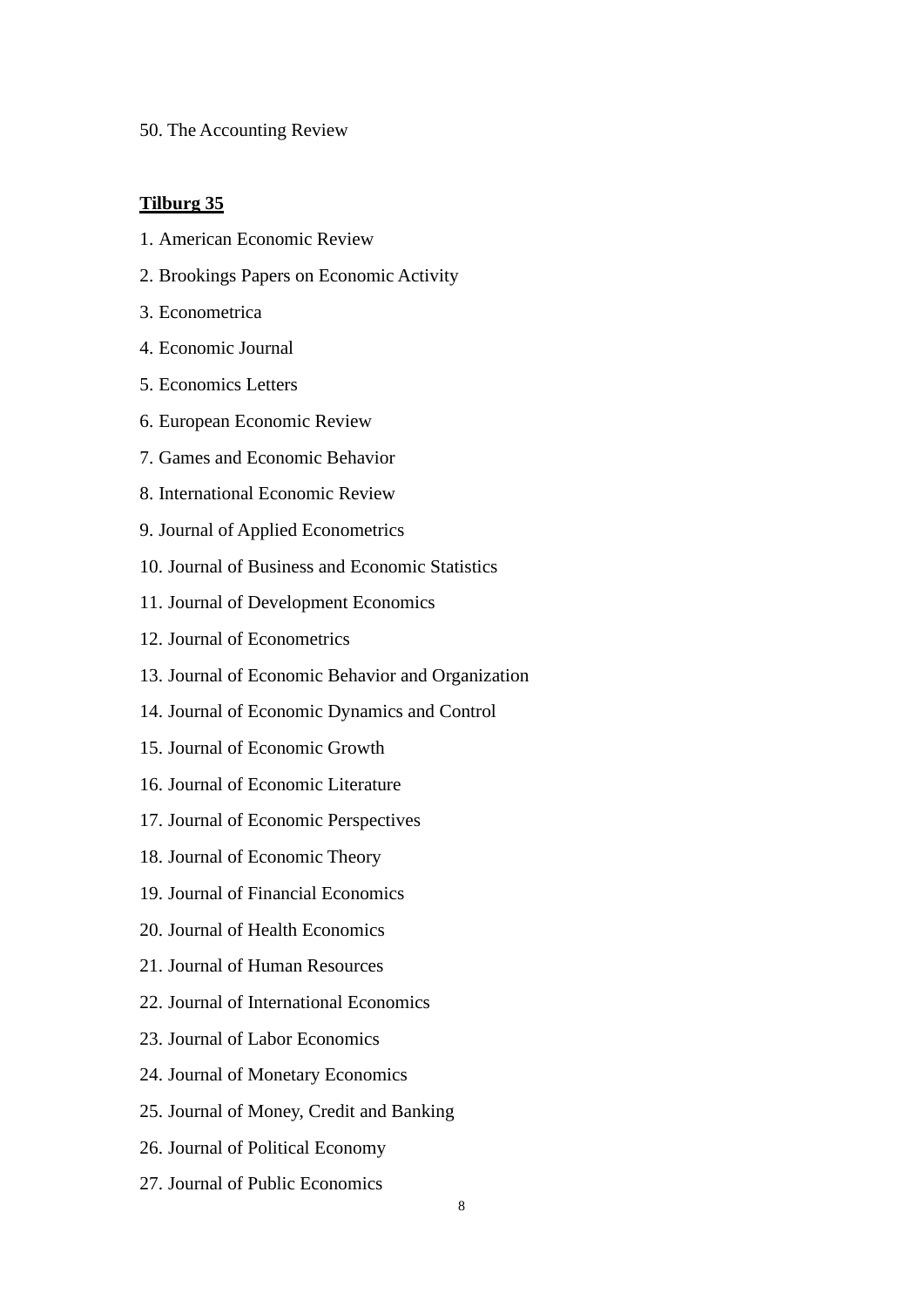- 28. Journal of Urban Economics
- 29. Journal of the European Economic Association
- 30. Quarterly Journal of Economics
- 31. Rand Journal of Economics
- 32. Review of Economic Dynamics
- 33. Review of Economic Studies
- 34. Review of Economics and Statistics
- 35. World Bank Economic Review
- 注:只有 Tilburg 35 期刊列表中的 Q1 区期刊等同于 FT50 期刊与 UTD24 期刊

## 学院认定本学科国内顶级期刊

- 1. 中国社会科学
- 2. 管理科学学报
- 3. 经济研究
- 4. 管理世界

## 学院认定本学科国内 **A** 类期刊

国家自然科学基金委员会管理科学部推荐的 30 种期刊(其中除管理世界与管理 科学学报)

- 1. 系统工程理论与实践
- 2. 数量经济技术经济研究
- 3. 中国软科学
- 4. 金融研究
- 5. 中国管理科学
- 6. 系统工程学报
- 7. 会计研究
- 8. 系统管理学报
- 9. 管理评论
- 10. 管理工程学报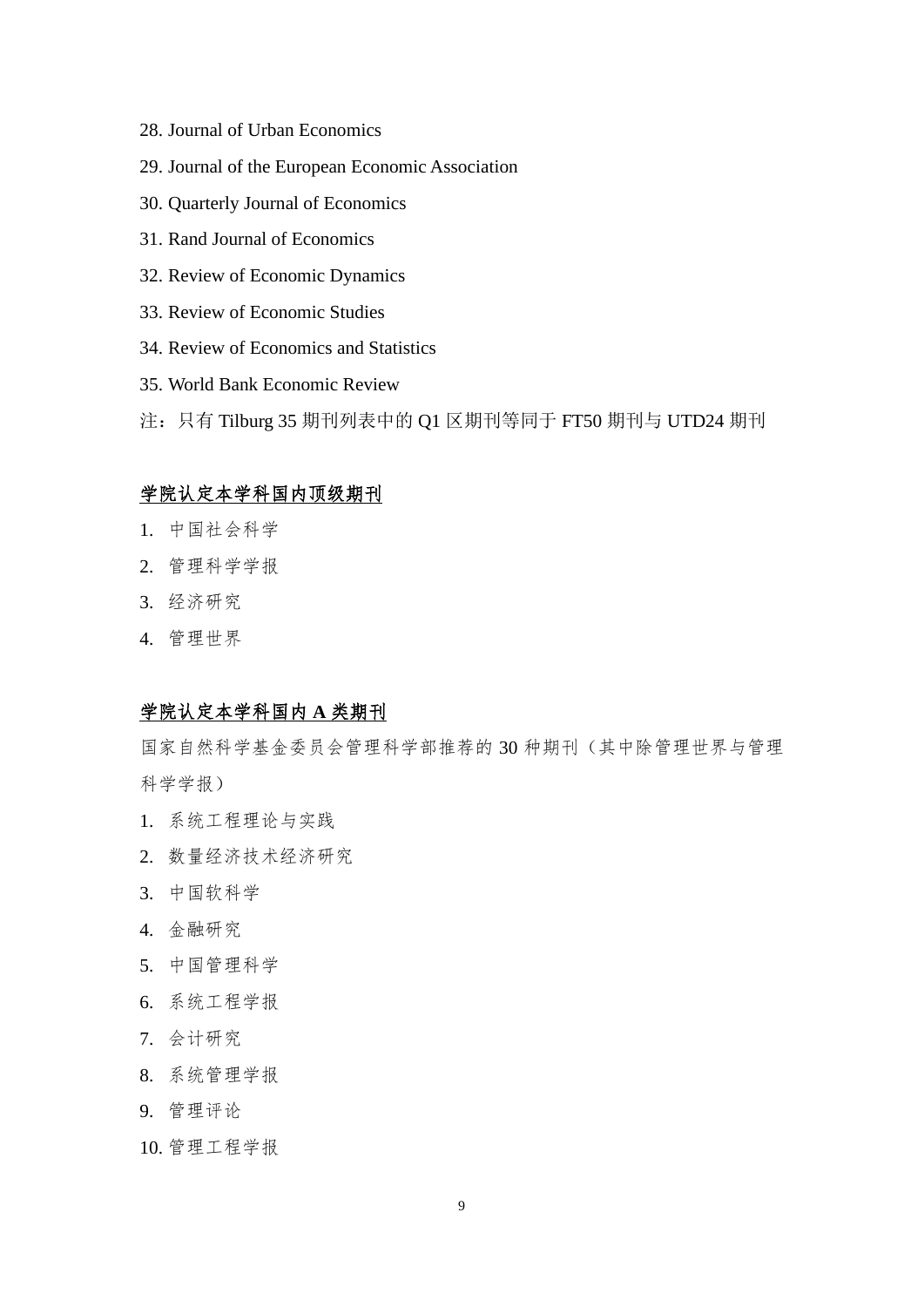11. 南开管理评论

- 12. 科研管理
- 13. 情报学报
- 14. 公共管理学报
- 15. 管理科学
- 16. 预测
- 17. 运筹与管理
- 18. 科学学研究
- 19. 中国工业经济
- 20. 农业经济问题
- 21. 管理学报
- 22. 工业工程与管理
- 23. 系统工程
- 24. 科学学与科学技术管理
- 25. 研究与发展管理
- 26. 中国人口、资源与环境
- 27. 数理统计与管理
- 28. 中国农业经济

工商管理系提出的 1 种期刊: 经济管理

公共关系学系提出的 1 种期刊: 中国行政管理

信息管理与信息系统系提出的 1 种期刊: 计算机科学